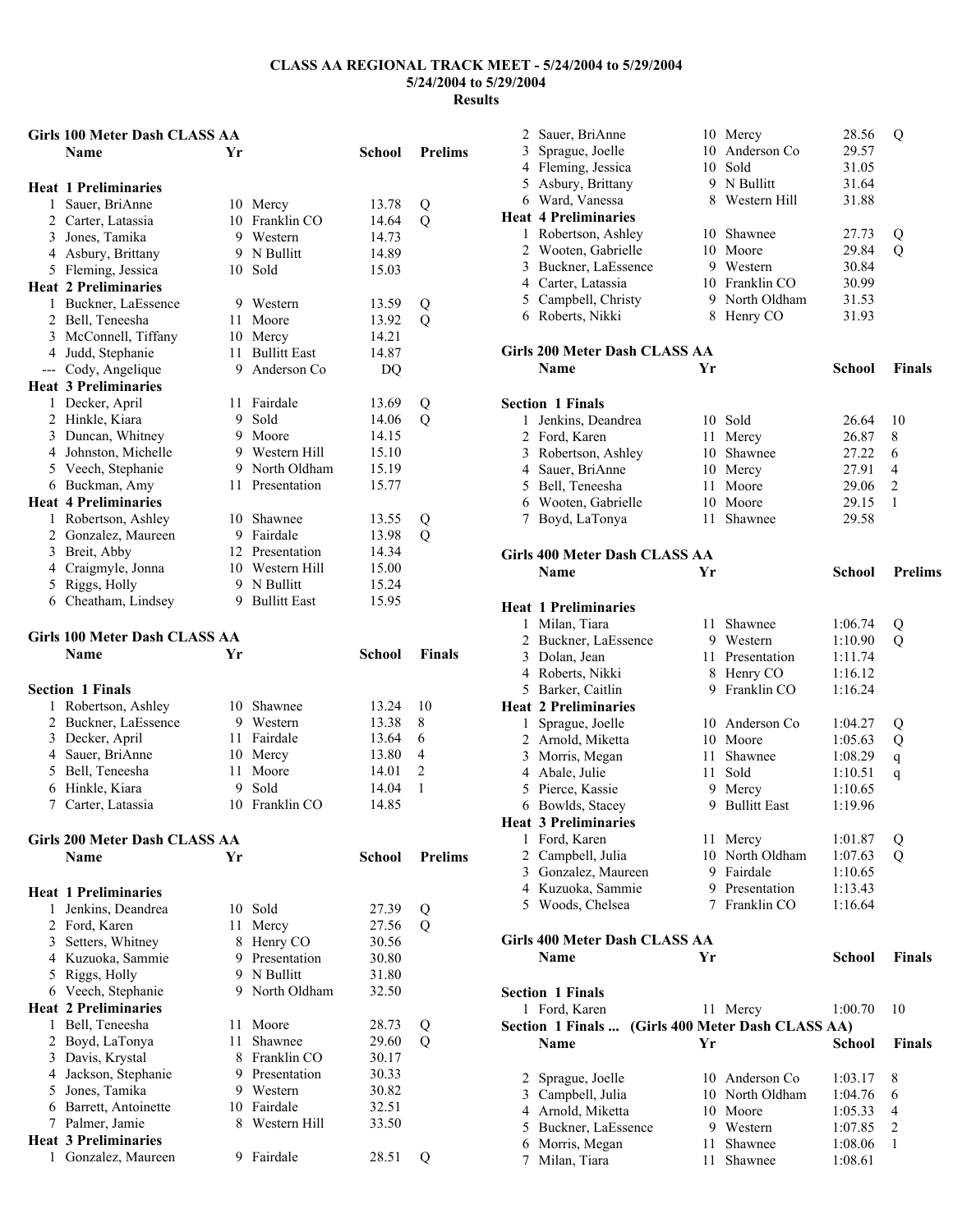## **Results**

|                  | <b>Girls 800 Meter Run CLASS AA</b>     |      |                            |               |                |
|------------------|-----------------------------------------|------|----------------------------|---------------|----------------|
|                  | <b>Name</b>                             | Yr   |                            | <b>School</b> | <b>Finals</b>  |
|                  |                                         |      |                            |               |                |
| <b>Section 1</b> |                                         |      |                            |               |                |
| $\mathbf{1}$     | Mims, Carmen                            | 11   | Mercy                      | 2:27.10       | 10             |
|                  | 2 Sprague, Joelle                       |      | 10 Anderson Co             | 2:35.15       | 8              |
|                  | 3 Dolan, Jean                           |      | 11 Presentation            | 2:38.47       | 6              |
|                  | 4 Baker, Lindsay                        |      | 8 North Oldham             | 2:38.93       | 4              |
|                  | 5 Webb, CarmaRita                       |      | 12 Henry CO                | 2:44.90       | $\overline{c}$ |
|                  | 6 Dodd, Geraldine                       |      | 11 Moore                   | 2:47.13       | 1              |
|                  | 7 Tomes, Lisa                           |      | 9 North Oldham             | 2:49.36       |                |
|                  | 8 Gelhausen, Shelby                     |      | 7 Franklin CO              | 2:56.57       |                |
|                  | 9 Hopson, Seata                         | 11 - | Shawnee                    | 2:56.73       |                |
|                  | 10 Taylor, Shantel                      |      | 9 Shawnee                  | 3:01.54       |                |
|                  | 11 Hodapp, Ellie                        |      | 10 Mercy                   | 3:02.82       |                |
|                  | 12 Johnston, Emily                      |      | 9 N Bullitt                | 3:04.25       |                |
|                  | 13 Fordyce, Jaime                       |      | 9 Moore                    | 3:04.65       |                |
|                  | 14 Florence, Jessica                    |      | 10 Western Hill            | 3:07.49       |                |
|                  | 15 Bowlds, Stacey                       |      | 9 Bullitt East             | 3:11.15       |                |
|                  | 16 Hawkins, Jacyln                      |      | 10 Anderson Co             | 3:12.07       |                |
|                  | 17 Bowman, Jenny                        |      | 10 Sold                    | 3:12.14       |                |
|                  | 18 Sherrard, Kelly                      |      | 9 Fairdale                 | 3:15.61       |                |
|                  | 19 Hogue, Ashley                        |      | 10 Bullitt East            | 3:18.33       |                |
|                  |                                         |      |                            |               |                |
|                  | Girls 1600 Meter Run CLASS AA           |      |                            |               |                |
|                  | <b>Name</b>                             | Yr   |                            | School        | <b>Finals</b>  |
| Section 1        |                                         |      |                            |               |                |
|                  |                                         |      |                            | 5:06.09       |                |
|                  | 1 Mims, Carmen                          |      | 11 Mercy<br>8 North Oldham | 5:44.59       | 10<br>8        |
|                  | 2 Baker, Lindsay<br>3 Miller, Kristen   |      | 10 Sold                    | 5:44.93       | 6              |
|                  | 4 Faulkenberg, Jessie                   |      | 12 Presentation            | 6:21.02       | 4              |
|                  | 5 Klein, Whitney                        |      | 10 Mercy                   | 6:25.08       | $\overline{c}$ |
|                  | 6 Lancaster, Megan                      |      | 11 North Oldham            | 6:25.56       | $\mathbf{1}$   |
|                  | 7 Gelhausen, Shelby                     |      | 7 Franklin CO              | 6:29.97       |                |
|                  | 8 Burns, Carrie                         |      | 9 N Bullitt                | 6:33.20       |                |
|                  | 9 Stone, Marcy                          |      | 12 Franklin CO             | 6:43.44       |                |
|                  | 10 Fink, Amy                            |      | 11 Fairdale                | 7:14.68       |                |
|                  | 11 Florence, Jessica                    |      | 10 Western Hill            | 7:20.27       |                |
| 12               | Sherrard, Kelly                         |      | 9 Fairdale                 | 7:32.21       |                |
| 13               | Anderson, Audrey                        |      | 9 N Bullitt                | 8:08.58       |                |
|                  |                                         |      |                            |               |                |
|                  | Girls 3200 Meter Run CLASS AA           |      |                            |               |                |
|                  | <b>Name</b>                             | Yr   |                            | School        | <b>Finals</b>  |
|                  |                                         |      |                            |               |                |
| Section 1        |                                         |      |                            |               |                |
| $\mathbf{1}$     | Mims, Carmen                            | 11 - | Mercy                      | 11:13.67      | 10             |
|                  | 2 Grisanti, Julie                       |      | 12 Mercy                   | 13:57.40      | 8              |
|                  | 3 Miller, Kristen                       |      | 10 Sold                    | 14:33.71      | 6              |
|                  | 4 Hitt, Tori                            |      | 10 Sold                    | 15:00.78      | 4              |
|                  | 5 Frederick, Samantha                   |      | 10 Anderson Co             | 15:46.64      | 2              |
|                  | 6 Stone, Marcy                          |      | 12 Franklin CO             | 16:23.87      | 1              |
|                  | <b>Girls 100 Meter Hurdles CLASS AA</b> |      |                            |               |                |
|                  | <b>Name</b>                             | Yr   |                            | School        | <b>Finals</b>  |
|                  |                                         |      |                            |               |                |
| Section 1        |                                         |      |                            |               |                |
| 1                | Ryan, Chloe                             | 12   | Henry CO                   | 17.58         | 10             |
|                  | 2 Decker, April                         | 11   | Fairdale                   | 18.49         | 8              |
|                  | 3 Fanning, Lauren                       |      | 12 Presentation            | 19.29         | 6              |
|                  | 4 Enyeart, Jade                         |      | 9 Henry CO                 | 20.91         | 4              |

|           | 5 Marks, Amanda<br>--- Bond, Quinn                       | 10 | 12 Mercy<br>Anderson Co                  | 22.36<br>DQ    | 2             |
|-----------|----------------------------------------------------------|----|------------------------------------------|----------------|---------------|
|           | Girls 300 Meter Hurdles CLASS AA                         |    |                                          |                |               |
|           | Name                                                     | Yr |                                          | School         | <b>Finals</b> |
| Section 1 |                                                          |    |                                          |                |               |
|           | 1 Ryan, Chloe                                            |    | 12 Henry CO                              | 49.32          | 10            |
| 2         | Decker, April                                            |    | 11 Fairdale                              | 50.92          | 8             |
|           | 3 Fanning, Lauren                                        |    | 12 Presentation                          | 54.13          | 6             |
|           | 4 Druin, Danielle                                        |    | 10 N Bullitt                             | 1:00.00        | 4             |
|           | 5 Marks, Amanda                                          |    | 12 Mercy                                 | 1:02.39        | 2             |
|           | --- Duncan, Whitney                                      |    | 9 Moore                                  | DNF            |               |
|           | Girls 4x100 Meter Relay CLASS AA                         |    |                                          |                |               |
|           | Team                                                     |    | <b>Relay</b>                             | <b>Prelims</b> |               |
|           | <b>Heat 1 Preliminaries</b>                              |    |                                          |                |               |
| 1.        | South Oldham                                             |    | A                                        | 52.51          | Q             |
|           | 1) Abale, Julie 11                                       |    | 2) Nixon, Michelle 12                    |                |               |
|           | 3) Hinkle, Kiara 9                                       |    | 4) Jenkins, Deandrea 10                  |                |               |
|           | 5) Fleming, Jessica 10                                   |    |                                          |                |               |
|           | 2 Franklin County                                        |    | A                                        | 52.86          | Q             |
|           | 1) Bush, Layne 10                                        |    | 2) Durham, Jessica 10                    |                |               |
|           | 3) Stone, Yvonne 9                                       |    | 4) Oldham, Veniece 8                     |                |               |
|           | 5) Carter, Latassia 10                                   |    | 6) Davis, Krystal 8                      |                |               |
|           | 3 Mercy Academy                                          |    | A                                        | 57.53          | Q             |
|           | 1) McConnell, Tiffany 10                                 |    | 2) Abel, Mia 9                           |                |               |
|           | 3) Filcik, Samantha 9                                    |    | 4) Roney, Sarah 12                       |                |               |
|           | 5) Davis, Brittany 12                                    |    | 6) Paulin, Jessica 9                     |                |               |
|           |                                                          |    | A                                        | 57.97          |               |
|           | 4 Presentation Academy<br>1) Black, Ashleigh 12          |    | 2) Breit, Abby 12                        |                | Q             |
|           |                                                          |    | 4) Jackson, Stephanie 9                  |                |               |
|           | 3) Buckman, Amy 11                                       |    | 6) Dobson, Lauren 11                     |                |               |
|           | 5) Gassman, Amy 12                                       |    | A                                        | 58.61          |               |
|           | 5 Western Hills                                          |    |                                          |                |               |
|           | 1) Craigmyle, Jonna 10<br>3) Johnston, Michelle 9        |    | 2) Miller, Corey 9<br>4) Ward, Vanessa 8 |                |               |
|           |                                                          |    |                                          |                |               |
|           | 5) Howard, Stephanie 10                                  |    | A                                        |                |               |
|           | 6 Anderson County                                        |    |                                          | 59.03          |               |
|           | 1) Hawkins, Jacyln 10                                    |    | 2) Hoskins, Michelle 10                  |                |               |
|           | 3) Cody, Katheryna 10                                    |    | 4) Cody, Angelique 9                     |                |               |
|           | <b>Heat 2 Preliminaries</b>                              |    |                                          |                |               |
| 1         | Moore                                                    |    | A                                        | 54.06          | Q             |
|           | 1) Bell, Teneesha 11                                     |    | 2) Duncan, Whitney 9                     |                |               |
|           | 3) Evans, Natasha 10                                     |    | 4) Wooten, Gabrielle 10                  |                |               |
|           | 5) Sebree, Katherine 9                                   |    |                                          |                |               |
|           | Heat 2 Preliminaries  (Girls 4x100 Meter Relay CLASS AA) |    |                                          |                |               |
|           | Team                                                     |    | Relay                                    | <b>Prelims</b> |               |
| 2         | Shawnee                                                  |    | A                                        | 55.07          | Q             |
|           | 1) Boyd, LaTonya 11                                      |    | 2) Milan, Tiara 11                       |                |               |
|           | 3) Robertson, Ashley 10                                  |    | 4) Dunn, Erica 12                        |                |               |
|           | 5) Wilson, Annette 9                                     |    |                                          |                |               |
|           | 3 Henry County                                           |    | A                                        | 58.79          | Q             |
|           | 1) Dewitt, Ashley 9                                      |    | 2) Dunavan, Jody 8                       |                |               |
|           | 3) Setters, Whitney 8                                    |    | 4) Hamby, Raelynn 9                      |                |               |
|           | 5) Graham, Jamie 8                                       |    |                                          |                |               |
|           | 4 North Bullitt                                          |    | A                                        | 59.60          | Q             |
|           | 1) Asbury, Brittany 9                                    |    | 2) Druin, Danielle 10                    |                |               |
|           | 3) Hodge, Chelsie 9                                      |    | 4) Riggs, Holly 9                        |                |               |
|           | 5) Jenkins, Alesha 10                                    |    |                                          |                |               |
|           |                                                          |    |                                          |                |               |
|           |                                                          |    |                                          |                |               |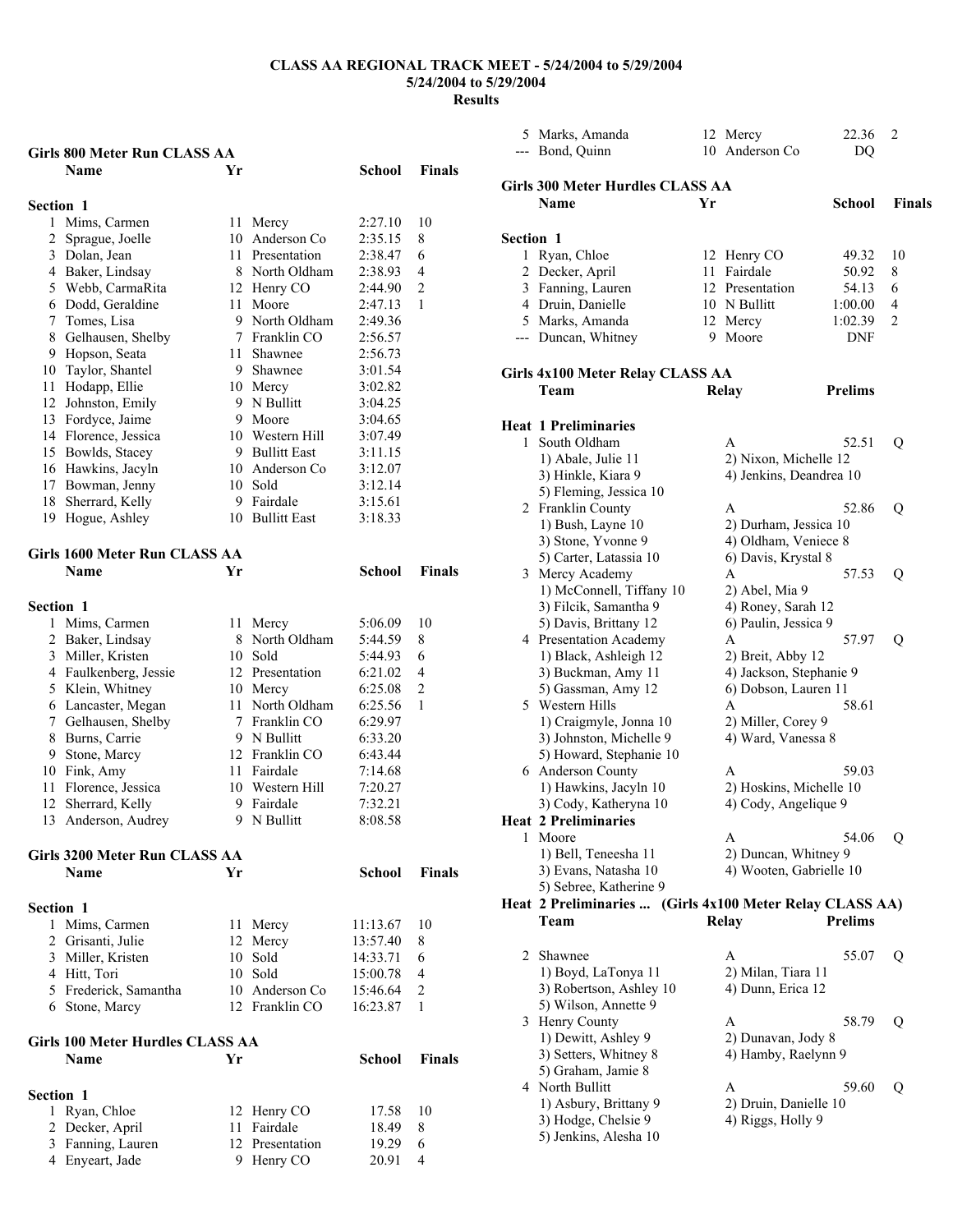## **Girls 4x100 Meter Relay CLASS AA Team Relay Finals**

|                | <b>Section 1 Finals</b>     |                         |                |
|----------------|-----------------------------|-------------------------|----------------|
|                | 1 Franklin County           | A<br>51.78              | 10             |
|                | 1) Bush, Layne 10           | 2) Durham, Jessica 10   |                |
|                | 3) Stone, Yvonne 9          | 4) Oldham, Veniece 8    |                |
|                | 5) Carter, Latassia 10      | 6) Davis, Krystal 8     |                |
| $\mathfrak{D}$ | Shawnee                     | 52.34<br>A              | 8              |
|                | 1) Boyd, LaTonya 11         | 2) Milan, Tiara 11      |                |
|                | 3) Robertson, Ashley 10     | 4) Wilson, Annette 9    |                |
|                | 5) Dunn, Erica 12           |                         |                |
| $\mathcal{E}$  | South Oldham                | $\mathsf{A}$<br>52.45   | 6              |
|                | 1) Abale, Julie 11          | 2) Nixon, Michelle 12   |                |
|                | 3) Hinkle, Kiara 9          | 4) Jenkins, Deandrea 10 |                |
|                | 5) Fleming, Jessica 10      |                         |                |
| 4              | Moore                       | A<br>55.07              | $\overline{4}$ |
|                | 1) Bell, Teneesha 11        | 2) Duncan, Whitney 9    |                |
|                | 3) Evans, Natasha 10        | 4) Wooten, Gabrielle 10 |                |
|                | 5) Sebree, Katherine 9      |                         |                |
| 5              | Mercy Academy               | 56.82<br>A              | $\overline{c}$ |
|                | 1) McConnell, Tiffany 10    | 2) Abel, Mia 9          |                |
|                | 3) Filcik, Samantha 9       | 4) Roney, Sarah 12      |                |
|                | 5) Davis, Brittany 12       | 6) Paulin, Jessica 9    |                |
| 6              | <b>Presentation Academy</b> | 57.38<br>A              | 1              |
|                | 1) Gassman, Amy 12          | 2) Breit, Abby 12       |                |
|                | 3) Buckman, Amy 11          | 4) Jackson, Stephanie 9 |                |
|                | 5) Black, Ashleigh 12       | 6) Dobson, Lauren 11    |                |
| 7              | Henry County                | 57.48<br>A              |                |
|                | 1) Dewitt, Ashley 9         | 2) Dunavan, Jody 8      |                |
|                | 3) Setters, Whitney 8       | 4) Hamby, Raelynn 9     |                |
|                | 5) Graham, Jamie 8          |                         |                |
| 8              | North Bullitt               | 58.12<br>A              |                |
|                | 1) Asbury, Brittany 9       | 2) Druin, Danielle 10   |                |
|                | 3) Hodge, Chelsie 9         | 4) Riggs, Holly 9       |                |
|                |                             |                         |                |

# **Girls 4x200 Meter Relay CLASS AA**

|              | <b>Heat 1 Preliminaries</b> |                         |   |
|--------------|-----------------------------|-------------------------|---|
| $\mathbf{1}$ | South Oldham                | 1:50.79<br>A            | O |
|              | 1) Abale, Julie 11          | 2) Nixon, Michelle 12   |   |
|              | 3) Hinkle, Kiara 9          | 4) Jenkins, Deandrea 10 |   |
|              | 5) Fleming, Jessica 10      |                         |   |
|              | 2 Moore                     | 1:53.07<br>A            | O |
|              | 1) Arnold, Miketta 10       | 2) Bell, Teneesha 11    |   |
|              | 3) Duncan, Whitney 9        | 4) Wooten, Gabrielle 10 |   |
|              | 5) Fordyce, Jaime 9         | 6) Evans, Natasha 10    |   |
|              | 3 Western Hills             | 2:03.69<br>A            | 0 |
|              | 1) Craigmyle, Jonna 10      | 2) Johnston, Michelle 9 |   |
|              | 3) Palmer, Jamie 8          | 4) Ward, Vanessa 8      |   |
|              | 5) Florence, Jessica 10     |                         |   |
|              | 4 Henry County              | 2:05.37<br>A            | 0 |
|              | 1) Setters, Whitney 8       | 2) Dewitt, Ashley 9     |   |
|              | 3) Hamby, Raelynn 9         | 4) Roberts, Nikki 8     |   |
|              | 5) Graham, Jamie 8          | 6) Ryan, Chloe 12       |   |
|              | 5 North Bullitt             | 2:07.55<br>$\mathsf{A}$ |   |
|              | 1) Asbury, Brittany 9       | 2) Druin, Danielle 10   |   |
|              | 3) Hodge, Chelsie 9         | 4) Riggs, Holly 9       |   |
|              | 5) Jenkins, Alesha 10       |                         |   |
|              | Fairdale                    | A<br>DO                 |   |
|              | 1) Barrett, Antoinette 10   | 2) Gonzalez, Maureen 9  |   |
|              |                             |                         |   |

**Prelims** 

|           | 3) Fink, Amy 11<br>5) Weiber, Brittany 8        | 4) Mangan, Sharonda 11<br>6) Paschel, Erika 9        |    |
|-----------|-------------------------------------------------|------------------------------------------------------|----|
|           | <b>Heat 2 Preliminaries</b>                     |                                                      |    |
| 1.        | Shawnee                                         | 1:51.91<br>A                                         | Q  |
|           | 1) Boyd, LaTonya 11                             | 2) Dunn, Erica 12                                    |    |
|           | 3) Milan, Tiara 11                              | 4) Robertson, Ashley 10                              |    |
|           | 5) Morris, Megan 11                             |                                                      |    |
|           | 2 Mercy Academy                                 | 1:54.52<br>A                                         | Q  |
|           | 1) Ford, Karen 11                               | 2) McConnell, Tiffany 10                             |    |
|           | 3) Abel, Mia 9                                  | 4) Sauer, BriAnne 10                                 |    |
|           | 5) Davis, Brittany 12                           | 6) Filcik, Samantha 9                                |    |
|           | 3 Franklin County                               | 2:00.06<br>A                                         | Q  |
|           | 1) Barker, Caitlin 9                            | 2) Carter, Latassia 10                               |    |
|           | 3) Davis, Krystal 8                             | 4) Woods, Chelsea 7                                  |    |
|           | 5) Petty, Dorisene 7                            |                                                      |    |
|           | 4 Presentation Academy                          | A<br>2:03.01                                         |    |
|           |                                                 |                                                      | Q  |
|           | 1) Black, Ashleigh 12                           | 2) Breit, Abby 12                                    |    |
|           | 3) Jackson, Stephanie 9                         | 4) Fanning, Lauren 12                                |    |
|           | 5) Grace, Lisa 11                               | 6) Buckman, Amy 11                                   |    |
|           | Girls 4x200 Meter Relay CLASS AA                |                                                      |    |
|           | Team                                            | <b>Finals</b><br>Relay                               |    |
|           |                                                 |                                                      |    |
|           | <b>Section 1 Finals</b>                         |                                                      |    |
| 1         | South Oldham                                    | 1:48.77<br>A                                         | 10 |
|           | 1) Abale, Julie 11                              | 2) Nixon, Michelle 12                                |    |
|           | 3) Hinkle, Kiara 9                              | 4) Jenkins, Deandrea 10                              |    |
|           | 5) Fleming, Jessica 10                          |                                                      |    |
|           |                                                 | Section 1 Finals  (Girls 4x200 Meter Relay CLASS AA) |    |
|           | Team                                            | <b>Relay</b><br>Finals                               |    |
|           |                                                 |                                                      |    |
| 2         | Shawnee                                         | A<br>1:50.76                                         | 8  |
|           | 1) Boyd, LaTonya 11                             | 2) Dunn, Erica 12                                    |    |
|           | 3) Milan, Tiara 11                              | 4) Robertson, Ashley 10                              |    |
|           | 5) Morris, Megan 11                             |                                                      |    |
|           | 3 Mercy Academy                                 | A<br>1:52.29                                         | 6  |
|           | 1) Ford, Karen 11                               |                                                      |    |
|           | 3) Abel, Mia 9                                  | 2) McConnell, Tiffany 10                             |    |
|           |                                                 | 4) Sauer, BriAnne 10<br>6) Filcik, Samantha 9        |    |
|           | 5) Davis, Brittany 12<br>4 Presentation Academy | 2:01.47                                              |    |
|           |                                                 | A                                                    | 4  |
|           | 1) Buckman, Amy 11                              | 2) Breit, Abby 12                                    |    |
|           | 3) Jackson, Stephanie 9                         | 4) Fanning, Lauren 12                                |    |
|           | 5) Black, Ashleigh 12                           | 6) Grace, Lisa 11                                    |    |
|           | Moore                                           | A                                                    | FS |
|           | 1) Arnold, Miketta 10                           | 2) Bell, Teneesha 11                                 |    |
|           | 3) Duncan, Whitney 9                            | 4) Wooten, Gabrielle 10                              |    |
|           | 5) Fordyce, Jaime 9                             | 6) Evans, Natasha 10                                 |    |
|           | Franklin County                                 | A<br>DNF                                             |    |
|           | 1) Barker, Caitlin 9                            | 2) Carter, Latassia 10                               |    |
|           | 3) Davis, Krystal 8                             | 4) Woods, Chelsea 7                                  |    |
|           | 5) Petty, Dorisene 7                            |                                                      |    |
|           | Girls 4x400 Meter Relay CLASS AA                |                                                      |    |
|           | Team                                            | <b>Finals</b><br><b>Relay</b>                        |    |
|           |                                                 |                                                      |    |
| Section 1 |                                                 |                                                      |    |
| 1         | Franklin County                                 | 4:16.95<br>A                                         | 10 |
|           | 1) Bush, Layne 10                               | 2) Barker, Caitlin 9                                 |    |
|           | 3) Durham, Jessica 10                           | 4) Stone, Yvonne 9                                   |    |
|           | 5) Woods, Chelsea 7                             | 6) Oldham, Veniece 8                                 |    |
|           | Maray Agodam                                    | 1.2111                                               |    |

- 2 Mercy Academy A 4:21.42 8<br>1) Ford, Karen 11 2) Pierce, Kassie 9
	- 2) Pierce, Kassie 9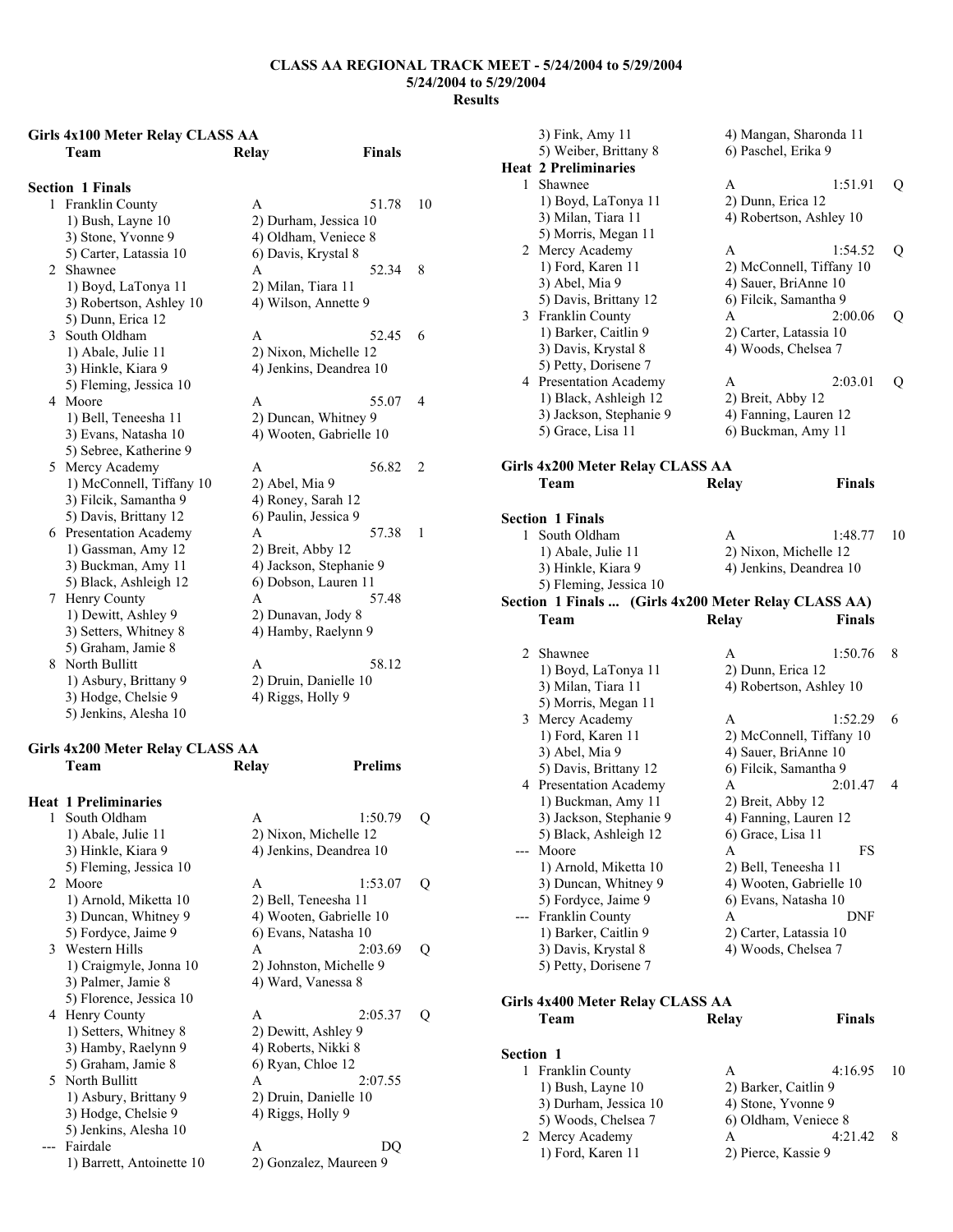|               | 3) Mims, Carmen 11        | 4) McConnell, Tiffany 10 |                |
|---------------|---------------------------|--------------------------|----------------|
|               | 5) Sauer, BriAnne 10      | 6) Grisanti, Anna 9      |                |
| $\mathcal{E}$ | Shawnee                   | 4:25.86<br>A             | 6              |
|               | 1) Boyd, LaTonya 11       | 2) Dunn, Erica 12        |                |
|               | 3) Wilson, Annette 9      | 4) Milan, Tiara 11       |                |
|               | 5) Morris, Megan 11       | 6) Taylor, LaTasha 10    |                |
|               | 4 Moore                   | 4:33.15<br>A             | 4              |
|               | 1) Fordyce, Jaime 9       | 2) Bullitt, Siamona 9    |                |
|               | 3) Dodd, Geraldine 11     | 4) Evans, Natasha 10     |                |
|               | 5) Arnold, Miketta 10     |                          |                |
| 5             | Presentation Academy      | 4:35.94<br>A             | $\mathfrak{D}$ |
|               | 1) Dolan, Jean 11         | 2) Fanning, Lauren 12    |                |
|               | 3) Faulkenberg, Jessie 12 | 4) Jackson, Stephanie 9  |                |
|               | 5) Kuzuoka, Sammie 9      | 6) Black, Ashleigh 12    |                |
|               | 6 Henry County            | 4:38.63<br>A             | 1              |
|               | 1) Dewitt, Ashley 9       | 2) Graham, Jamie 8       |                |
|               | 3) Hamby, Raelynn 9       | 4) Webb, CarmaRita 12    |                |
|               | 5) Ryan, Chloe 12         | 6) Setters, Whitney 8    |                |
| 7             | North Bullitt             | 5:18.95<br>A             |                |
|               | 1) Forshee, Brittany 9    | 2) Ballard, Nicole 9     |                |
|               | 3) Cecil, Merissa 9       | 4) Curl, Miranda 10      |                |
|               | 5) Johnston, Emily 9      | 6) Burns, Carrie 9       |                |
|               | 8 Western Hills           | 5:19.40<br>A             |                |
|               | 1) Florence, Jessica 10   | $2)$ Hitt, Jenny 10      |                |
|               | 3) Hitt, Julie 10         | 4) Wade, Jessica 10      |                |

#### **Girls 4x800 Meter Relay CLASS AA Team Relay Finals**

| <b>Section 1</b> |                                             |                            |          |                |
|------------------|---------------------------------------------|----------------------------|----------|----------------|
|                  | 1 Presentation Academy                      | A                          | 11:13.13 | 10             |
|                  | 1) Black, Ashleigh 12                       | 2) Dolan, Jean 11          |          |                |
|                  | 3) Faulkenberg, Jessie 12                   | 4) Grace, Lisa 11          |          |                |
|                  | 5) Kuzuoka, Sammie 9                        | 6) Fanning, Lauren 12      |          |                |
|                  | 2 Mercy Academy                             | A                          | 11:50.66 | 8              |
|                  | 1) Grisanti, Julie 12                       | 2) Klein, Whitney 10       |          |                |
|                  | 3) Hodapp, Ellie 10                         | 4) Grisanti, Anna 9        |          |                |
|                  | 5) Marks, Amanda 12                         | 6) Ford, Karen 11          |          |                |
|                  | 3 South Oldham                              | A                          | 11:53.55 | 6              |
|                  | 1) Abale, Julie 11                          | 2) Bowman, Jenny 10        |          |                |
|                  | 3) Miller, Kristen 10                       | 4) Hitt, Tori 10           |          |                |
|                  | 4 Moore                                     | A                          | 12:09.26 | $\overline{4}$ |
|                  | 1) Bullitt, Siamona 9                       | 2) Dodd, Geraldine 11      |          |                |
|                  | 3) Evans, Natasha 10                        | 4) Fordyce, Jaime 9        |          |                |
|                  | 5) Moore, Jazmine                           |                            |          |                |
|                  | 5 Shawnee                                   | A                          | 12:14.42 | 2              |
|                  | 1) Hopson, Seata 11                         | 2) Able, Alex 9            |          |                |
|                  | 3) Wilson, Annette 9                        | 4) Cockeral, Tiffany 8     |          |                |
|                  | 6 North Bullitt                             | A                          | 13:21.62 | 1              |
|                  | 1) Johnston, Emily 9                        | 2) Burns, Carrie 9         |          |                |
|                  | 3) Cecil, Merissa 9                         | 4) Curl, Miranda 10        |          |                |
|                  | 5) Anderson, Audrey 9                       | 6) Forshee, Brittany 9     |          |                |
|                  | 7 Fairdale                                  | A                          | 13:56.50 |                |
|                  | 1) Carty, Jackie 9                          | 2) Fink, Amy 11            |          |                |
|                  | 3) Sherrard, Kelly 9                        | 4) Miller, Lacy 9          |          |                |
|                  | 5) Honshell, Erica 9                        | 6) Weatherington, Amber 10 |          |                |
|                  |                                             |                            |          |                |
|                  | <b>Boys 100 Meter Dash CLASS AA</b>         |                            |          |                |
|                  | <b>Name</b><br>Yr                           |                            | School   | <b>Prelims</b> |
|                  | $H_{\text{out}}$ 1 Dualisations of $\alpha$ |                            |          |                |

| Heat 1 Preliminaries |                |                 |  |
|----------------------|----------------|-----------------|--|
| 1 Kinney, Damon      | 12 N Bullitt   | $12.22 \quad O$ |  |
| 2 Creech, andre      | 10 Franklin CO | 12.88 O         |  |

| 3 Gordon, Mathias                           |    | 10 Sold                        | 12.99          |                |
|---------------------------------------------|----|--------------------------------|----------------|----------------|
| 4 Burgin, Jake                              |    | 9 Bullitt East                 | 13.32          |                |
| <b>Heat 2 Preliminaries</b>                 |    |                                |                |                |
| 1 Keene, John                               |    | 12 Western Hill                | 11.89          | Q              |
| 2 Gooden, Justin                            |    | 12 N Bullitt                   | 12.35          | Q              |
| 3 Morgan, Scott                             |    | 10 Anderson Co                 | 12.73          |                |
| 4 Huber, Adam                               |    | 12 Bullitt East                | 13.31          |                |
| 5 Hollis, Chris                             |    | 11 North Oldham                | 14.00          |                |
| <b>Heat 3 Preliminaries</b>                 |    |                                |                |                |
| 1 Goodson, Corey                            | 11 | Western                        | 11.79          | Q              |
| 2 Gaby, Jeff                                |    | 12 Western Hill                | 12.00          | Q              |
| 3 Smith, Will<br>4 Lewis, Justin            | 11 | 12 Fairdale<br>Desales         | 12.40<br>12.52 | $\mathbf{q}$   |
| 5 Eberhardt, John                           |    | 9 North Oldham                 | 12.67          | q              |
| 6 Hayden, Tyler                             |    | 11 Sold                        | 12.71          |                |
|                                             |    |                                |                |                |
| <b>Boys 100 Meter Dash CLASS AA</b>         |    |                                |                |                |
| <b>Name</b>                                 | Yr |                                | <b>School</b>  | <b>Finals</b>  |
|                                             |    |                                |                |                |
| <b>Section 1 Finals</b>                     |    |                                |                |                |
| 1 Keene, John                               |    | 12 Western Hill                | 11.61          | 10             |
| 2 Goodson, Corey                            | 11 | Western                        | 11.77          | 8              |
| 3 Gaby, Jeff                                |    | 12 Western Hill                | 11.97          | 6              |
| 4 Kinney, Damon                             |    | 12 N Bullitt                   | 12.11          | 4              |
| 5 Gooden, Justin                            |    | 12 N Bullitt                   | 12.24          | 2              |
| 6 Lewis, Justin                             |    | 11 Desales                     | 12.30          | 1              |
| 7 Creech, andre                             |    | 10 Franklin CO                 | 13.04          |                |
|                                             |    |                                |                |                |
| <b>Boys 200 Meter Dash CLASS AA</b>         |    |                                |                |                |
| <b>Name</b>                                 | Yr |                                | School         | <b>Prelims</b> |
|                                             |    |                                |                |                |
|                                             |    |                                |                |                |
| <b>Heat 1 Preliminaries</b>                 |    |                                |                |                |
| 1 Vaughn, Craig                             |    | 12 Henry CO                    | 24.91          | Q              |
| 2 Eberhardt, John                           | 9. | North Oldham                   | 25.32          | Q              |
| 3 English, Zelos                            |    | 12 Shawnee                     | 25.47          | $\mathbf{q}$   |
| 4 Kennedy, Matthew                          |    | Sold                           | 25.53          | q              |
| 5 Burley, Dustin                            |    | 10 Anderson Co                 | 26.44          |                |
| <b>Heat 2 Preliminaries</b>                 |    |                                |                |                |
| 1 Robinson, Cordero                         |    | 10 Moore                       | 24.46          | Q              |
| 2 Gooden, Justin                            | 12 | N Bullitt                      | 24.61          | Q              |
| 3 Harris, Galwyn                            |    | 10 Fairdale                    | 25.93          |                |
| 4 Belcher, Kyle                             |    | 9 Desales                      | 26.29          |                |
| 5 Gordon, Mathias                           |    | 10 Sold                        | 26.74          |                |
| 6 Creech, andre                             | 10 | Franklin CO                    | 27.05          |                |
| <b>Heat 3 Preliminaries</b>                 |    |                                |                |                |
| 1 Collins, Justin                           | 9  | Western                        | 23.85          | Q              |
| 2 Kinney, Damon                             | 12 | N Bullitt                      | 24.61          | Q              |
| 3 Redding, Robert                           | 11 | 10 Franklin CO<br>North Oldham | 26.11          |                |
| 4 Hollis, Chris                             |    |                                | 27.95          |                |
|                                             |    |                                |                |                |
| <b>Boys 200 Meter Dash CLASS AA</b><br>Name | Yr |                                | <b>School</b>  | <b>Finals</b>  |
|                                             |    |                                |                |                |
| <b>Section 1 Finals</b>                     |    |                                |                |                |
| 1 Collins, Justin                           | 9  | Western                        | 23.44          | 10             |
| 2 Robinson, Cordero                         | 10 | Moore                          | 24.13          | 8              |
| 3 Gooden, Justin                            | 12 | N Bullitt                      | 24.29          | 6              |
| 4 Kinney, Damon                             |    | 12 N Bullitt                   | 24.38          | 4              |
| 5 Vaughn, Craig<br>6 Eberhardt, John        |    | 12 Henry CO<br>9 North Oldham  | 24.98<br>25.27 | 2<br>1         |

**Boys 400 Meter Dash CLASS AA**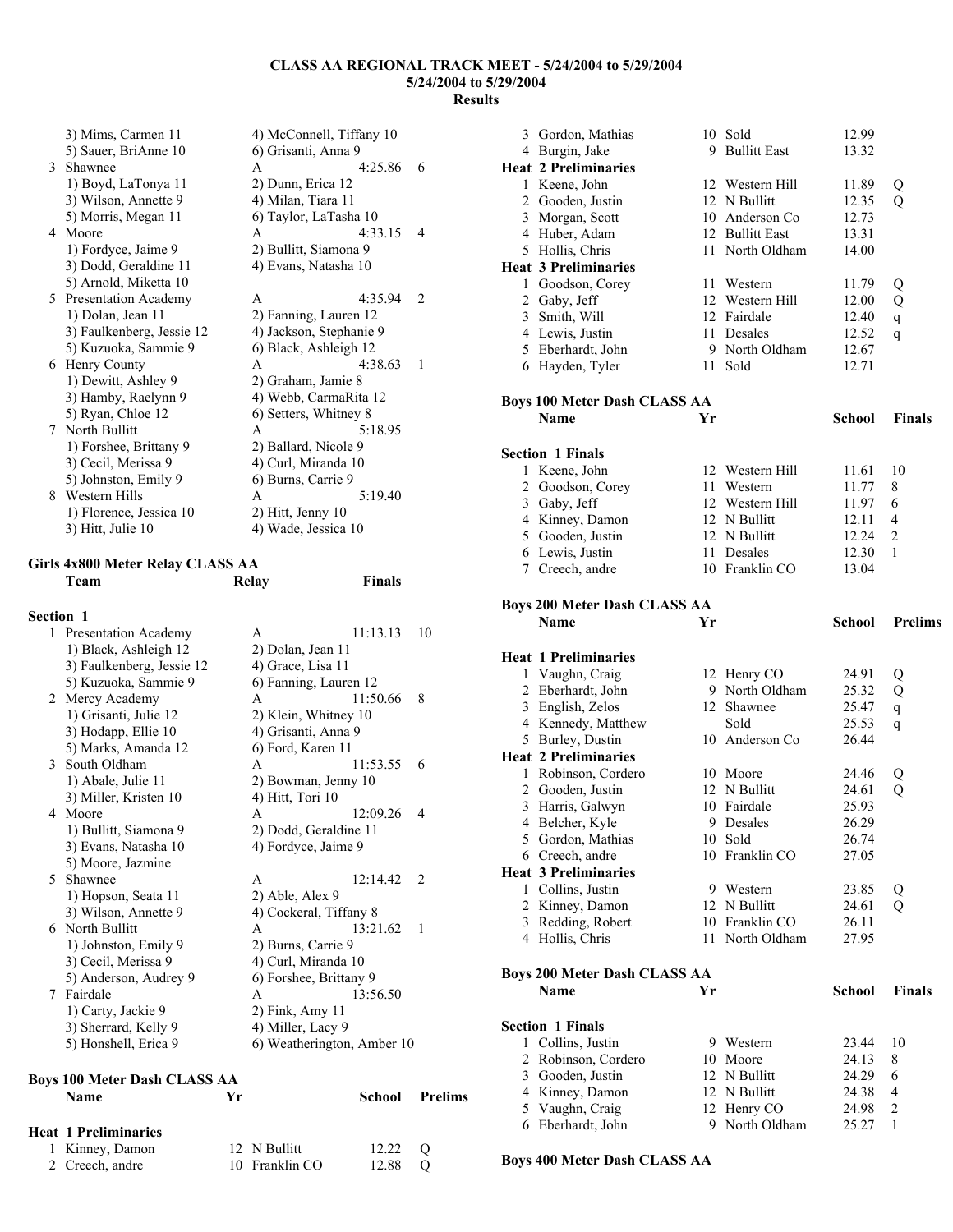|                  | <b>Name</b>                         | Yr |                      | <b>School</b> | <b>Prelims</b> |
|------------------|-------------------------------------|----|----------------------|---------------|----------------|
|                  | <b>Heat 1 Preliminaries</b>         |    |                      |               |                |
|                  | 1 Gooden, Justin                    |    | 12 N Bullitt         | 53.68         | Q              |
|                  | 2 Gatewood, Bobby                   | 11 | Shawnee              | 55.48         | Q              |
|                  | 3 Payne, Chris                      |    | 11 Desales           | 56.72         | q              |
|                  | 4 Jones, Casey                      |    | 11 Fairdale          | 57.56         | q              |
|                  | 5 Deptola, Drew                     |    | 12 Sold              | 58.59         |                |
|                  | 6 Garrett, Brock                    |    | 9 Bullitt East       | 1:02.60       |                |
|                  | 7 Gelhausen, Ryan                   |    | 9 Franklin CO        | 1:05.75       |                |
|                  | <b>Heat 2 Preliminaries</b>         |    |                      |               |                |
|                  | 1 Vriesinga, Richard                |    | 11 North Oldham      | 53.48         | Q              |
|                  | 2 Coley, Justin                     |    | 12 Shawnee           | 54.68         | Q              |
|                  | 3 Belcher, Kyle                     |    | 9 Desales            | 57.83         |                |
|                  | 4 Morgan, Scott                     |    | 10 Anderson Co       | 59.94         |                |
|                  | 5 Razeeq, Michael                   |    | 9 Western Hill       | 1:02.17       |                |
|                  |                                     |    | 9 Fairdale           | 1:04.57       |                |
|                  | 6 Kiper, Damon                      |    |                      |               |                |
|                  | <b>Heat 3 Preliminaries</b>         |    |                      |               |                |
|                  | 1 Graves, Jarod                     | 11 | Anderson Co          | 53.43         | Q              |
|                  | 2 Crenshaw, Corey                   |    | N Bullitt            | 56.74         | $\overline{Q}$ |
|                  | 3 Nelson, AJ                        |    | 11 Henry CO          | 57.84         |                |
|                  | 4 Cotton, Tim                       |    | 12 Sold              | 59.33         |                |
| 5                | Riggs, Ben                          |    | 9 Western Hill       | 1:01.59       |                |
|                  |                                     |    |                      |               |                |
|                  | <b>Boys 400 Meter Dash CLASS AA</b> |    |                      |               |                |
|                  | Name                                | Yr |                      | School        | <b>Finals</b>  |
|                  |                                     |    |                      |               |                |
|                  | <b>Section 1 Finals</b>             |    |                      |               |                |
|                  | 1 Vriesinga, Richard                |    | 11 North Oldham      | 51.86         | 10             |
|                  | 2 Graves, Jarod                     | 11 | Anderson Co          | 52.44         | 8              |
|                  | 3 Gooden, Justin                    |    | 12 N Bullitt         | 52.80         | 6              |
|                  | 4 Coley, Justin                     |    | 12 Shawnee           | 54.57         | 4              |
|                  | 5 Gatewood, Bobby                   |    | 11 Shawnee           | 55.03         | $\overline{2}$ |
|                  | 6 Crenshaw, Corey                   |    | N Bullitt            | 56.18         | 1              |
|                  | 7 Payne, Chris                      |    | 11 Desales           | 57.59         |                |
|                  | 8 Jones, Casey                      |    | 11 Fairdale          | 58.46         |                |
|                  |                                     |    |                      |               |                |
|                  | <b>Boys 800 Meter Run CLASS AA</b>  |    |                      |               |                |
|                  | Name                                | Yr |                      | School        | Finals         |
|                  |                                     |    |                      |               |                |
| <b>Section 1</b> |                                     |    |                      |               |                |
|                  |                                     |    |                      |               |                |
| $\mathbf{I}$     | Morgan, Ryan                        |    | 12 Anderson Co       | 2:01.05       | 10             |
|                  | 2 Weigngardt, Matt                  | 12 | 12 North Oldham      | 2:02.26       | 8              |
|                  | 3 Hudson, Ryan                      |    | North Oldham<br>Sold | 2:03.09       | 6              |
|                  | 4 Miller, Aaron                     |    |                      | 2:05.46       | 4              |
|                  | 5 English, Zelos                    |    | 12 Shawnee           | 2:08.71       | $\overline{c}$ |
|                  | 6 Aubrey, Jerad                     |    | 10 N Bullitt         | 2:10.38       | 1              |
|                  | 7 Kuhn, Justin                      |    | 10 Franklin CO       | 2:17.87       |                |
|                  | 8 Biddle, Lance                     |    | 10 Bullitt East      | 2:21.61       |                |
|                  | 9 Trusty, Michael                   |    | 12 Anderson Co       | 2:22.81       |                |
|                  | 10 York, Jason                      |    | 12 N Bullitt         | 2:26.17       |                |
| 11               | McGinnis, Dominique                 | 8  | Moore                | 2:26.23       |                |
|                  | 12 Woodson, Sammy                   | 10 | Western Hill         | 2:26.69       |                |
| 13               | Sanders, Kyle                       | 11 | Henry CO             | 2:42.00       |                |
|                  | 14 Robinson, Brice                  | 9  | Desales              | 2:46.01       |                |
|                  |                                     |    |                      |               |                |
|                  | <b>Boys 1600 Meter Run CLASS AA</b> |    |                      |               |                |
|                  | Name                                | Yr |                      | School        | <b>Finals</b>  |
|                  |                                     |    |                      |               |                |
| Section 1        |                                     |    |                      |               |                |
| 1                | Dugan, Brian                        | 11 | North Oldham         | 4:47.36       | 10             |
| 2                | Biddle, Lance                       | 10 | <b>Bullitt East</b>  | 4:50.74       | 8              |

|           | 3 Davenport, Shane                                 | 12 | N Bullitt                      | 4:57.70              | 6                   |
|-----------|----------------------------------------------------|----|--------------------------------|----------------------|---------------------|
|           | 4 Heard, Nelson                                    | 11 | North Oldham                   | 4:59.32              | 4                   |
|           | 5 Sturm, Jamie                                     |    | 10 Franklin CO                 | 5:02.45              | 2                   |
|           | 6 Cotton, Tim                                      |    | 12 Sold                        | 5:06.28              | 1                   |
|           | 7 Bacon, Jamal                                     |    | 9 Shawnee                      | 5:07.83              |                     |
|           | 8 Trusty, Michael                                  |    | 12 Anderson Co                 | 5:12.53              |                     |
|           | 9 Chism, Nick                                      | 11 | <b>Desales</b>                 | 5:14.52              |                     |
|           | 10 Firkins, Luke                                   |    | 10 Bullitt East                | 5:17.80              |                     |
|           | 11 West, William                                   |    | 9 Western Hill                 | 5:23.78              |                     |
|           | 12 Gardner, Nathan                                 |    | 12 Fairdale                    | 5:28.17              |                     |
|           | Section 1  (Boys 1600 Meter Run CLASS AA)          |    |                                |                      |                     |
|           | <b>Name</b>                                        | Yr |                                | School               | <b>Finals</b>       |
|           | 13 Watkins, Larry                                  |    | 12 N Bullitt                   | 5:29.53              |                     |
|           | 14 Hanson, Mike                                    | 11 | Henry CO                       | 5:30.11              |                     |
|           | 15 Tobbe, Christopher                              | 11 | Desales                        | 5:32.72              |                     |
|           | 16 Ferguson, Jazzmarr                              | 9  | Moore                          | 5:32.78              |                     |
|           | 17 Martin, Matt                                    | 9  | Shawnee                        | 5:37.87              |                     |
|           | 18 Ringo, Austin                                   |    | 9 Fairdale                     | 6:04.52              |                     |
|           |                                                    |    |                                |                      |                     |
|           | <b>Boys 3200 Meter Run CLASS AA</b><br><b>Name</b> | Yr |                                | <b>School</b>        | <b>Finals</b>       |
|           |                                                    |    |                                |                      |                     |
| Section 1 |                                                    |    |                                |                      |                     |
|           | 1 Dugan, Brian                                     | 11 | North Oldham                   | 10:07.23             | 10                  |
|           | 2 Murner, Daniel                                   |    | 10 Sold                        | 10:08.56             | 8                   |
|           | 3 Davenport, Shane                                 |    | 12 N Bullitt                   | 11:17.13             | 6                   |
|           | 4 Skelton, Corbin                                  |    | 10 North Oldham                | 11:18.11             | 4                   |
|           | 5 Jenkins, John                                    |    | 9 Anderson Co                  | 11:23.99             | 2                   |
|           | 6 Sturm, Jamie                                     |    | 10 Franklin CO                 | 11:46.44             | 1                   |
|           | 7 Firkins, Luke                                    |    | 10 Bullitt East                | 11:59.69             |                     |
|           | 8 Chism, Nick                                      | 11 | Desales                        | 12:07.82             |                     |
|           | 9 Davenport, Devin                                 |    | 8 Anderson Co                  | 12:26.86             |                     |
|           | 10 Doerting, William                               |    | 11 Western Hill                | 12:33.97             |                     |
| 11        | Tobbe, Christopher                                 | 11 | Desales                        | 12:59.09             |                     |
|           | 12 York, Jason                                     |    | 12 N Bullitt                   | 13:02.27             |                     |
|           | 13 Hicks, Will<br>14 Martin, Matt                  |    | Sold<br>9 Shawnee              | 13:27.78<br>15:42.05 |                     |
|           |                                                    |    |                                |                      |                     |
|           | <b>Boys 110 Meter Hurdles CLASS AA</b>             |    |                                |                      |                     |
|           | <b>Name</b>                                        | Yr |                                | <b>School</b>        | <b>Finals</b>       |
| Section 1 |                                                    |    |                                |                      |                     |
| 1         | Meuer, Chris                                       |    | 12 Bullitt East                | 16.90                | 10                  |
| 2         | Duncan, Justin                                     |    | 10 Western Hill                | 18.88                | 8                   |
|           | 3 Steele, JP                                       | 11 | Desales                        | 19.28                | 6                   |
|           | 4 Johnson, Justin                                  |    | 12 N Bullitt                   | 20.27                | 4                   |
|           | 5 Maul, Jorritt                                    |    | 12 Anderson Co                 | 20.54                | 2                   |
|           | 6 Kendall, Lee                                     | 11 | N Bullitt                      | 20.82                | 1                   |
|           | 7 Hall, Kaelin                                     |    | 9 Moore                        | 22.31                |                     |
|           | <b>Boys 300 Meter Hurdles CLASS AA</b>             |    |                                |                      |                     |
|           | Name                                               | Yr |                                | <b>School</b>        | <b>Prelims</b>      |
|           |                                                    |    |                                |                      |                     |
|           | <b>Heat 1 Preliminaries</b>                        |    | 12 Bullitt East                |                      |                     |
|           | 1 Meuer, Chris                                     | 9  | Moore                          | 42.39                | Q                   |
|           | 2 Gholson, Johnathan                               |    |                                | 44.71                | Q                   |
|           | 3 Beltcher, Ryan<br>4 Johnson, Justin              |    | 8 Western Hill<br>12 N Bullitt | 45.72<br>47.84       | Q<br>$\overline{Q}$ |
|           |                                                    |    | Desales                        | 49.07                |                     |
|           |                                                    |    |                                |                      |                     |
|           | 5 Steele, JP                                       | 11 |                                |                      |                     |
|           | 6 Ryan, Joe<br><b>Heat 2 Preliminaries</b>         | 11 | Henry CO                       | 57.47                |                     |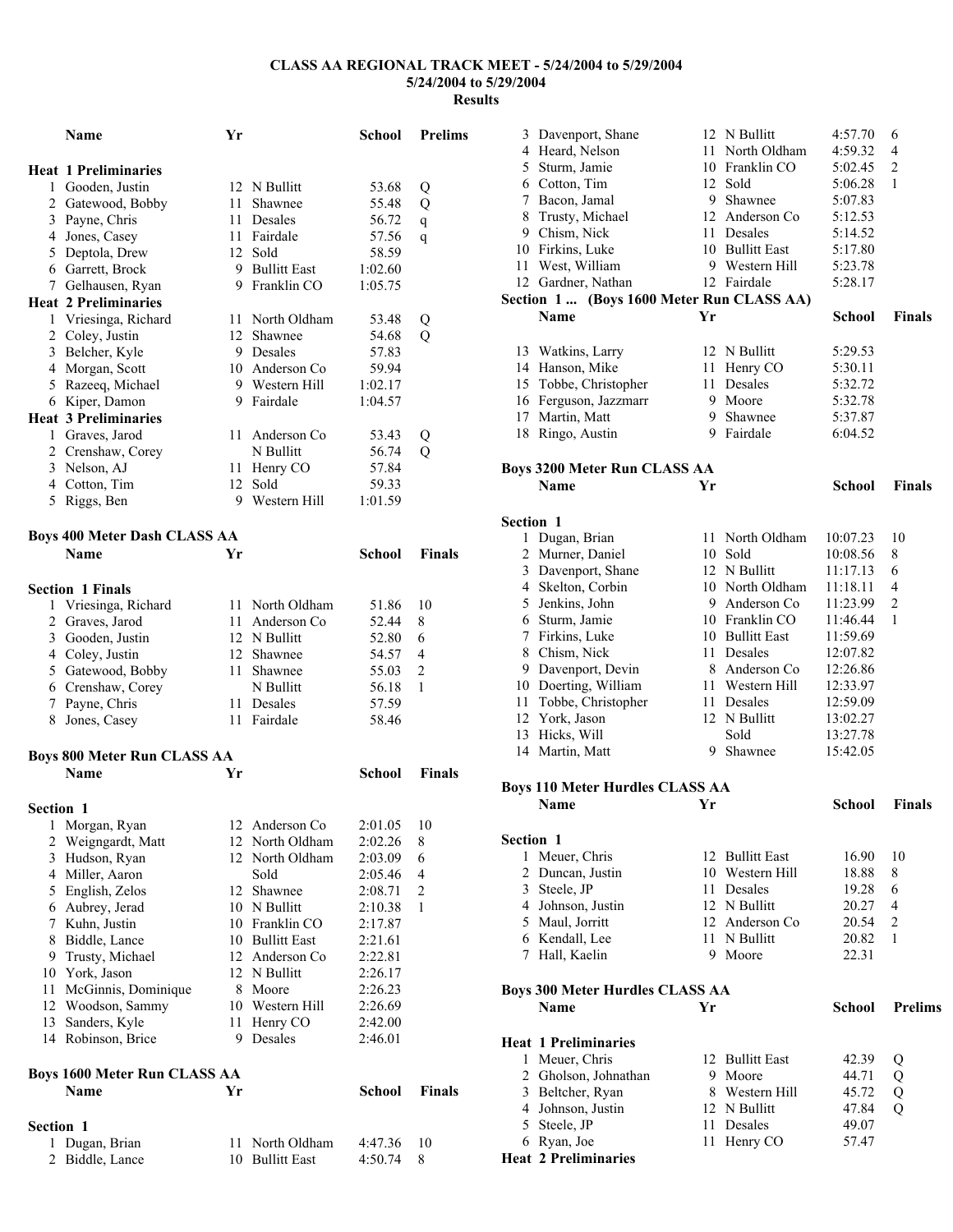| 1 | Combess, Tyler                         | 9. | Western Hill        | 45.77  | Q              |
|---|----------------------------------------|----|---------------------|--------|----------------|
| 2 | Johnson, Travis                        | 10 | Moore               | 46.99  | Q              |
| 3 | Clardy, Josh                           | 11 | <b>Bullitt East</b> | 48.75  | Q              |
| 4 | Foree, roby                            | 9  | Henry CO            | 49.09  | Q              |
| 5 | Kendall, Lee                           | 11 | N Bullitt           | 49.20  |                |
|   | Swartzentruber, Phillip                |    | 12 Sold             | DQ     |                |
|   | <b>Boys 300 Meter Hurdles CLASS AA</b> |    |                     |        |                |
|   |                                        |    |                     |        |                |
|   | <b>Name</b>                            | Yr |                     | School | <b>Finals</b>  |
|   | <b>Section 1 Finals</b>                |    |                     |        |                |
| 1 | Meuer, Chris                           |    | 12 Bullitt East     | 42.34  | 10             |
|   | 2 Combess, Tyler                       | 9  | Western Hill        | 44.77  | 8              |
| 3 | Beltcher, Ryan                         | 8  | Western Hill        | 45.19  | 6              |
| 4 | Johnson, Travis                        | 10 | Moore               | 46.95  | $\overline{4}$ |
| 5 | Johnson, Justin                        |    | 12 N Bullitt        | 46.98  | $\overline{2}$ |
| 6 | Foree, roby                            | 9  | Henry CO            | 48.08  | 1              |
| 7 | Clardy, Josh                           | 11 | <b>Bullitt East</b> | 48.16  |                |
|   | Gholson, Johnathan                     | 9  | Moore               | FS     |                |

**Team Relay Finals** 

#### **Boys 4x100 Meter Relay CLASS AA**

| <b>Section 1</b> |                                        |                         |                           |              |
|------------------|----------------------------------------|-------------------------|---------------------------|--------------|
| 1                | Western Hills                          | A                       | 46.53                     | 10           |
|                  | 1) Keene, John 12                      | 2) Keene, Charles 10    |                           |              |
|                  | 3) Combess, Tyler 9                    | 4) Gaby, Jeff 12        |                           |              |
|                  | 5) Beltcher, Ryan 8                    | 6) Duncan, Justin 10    |                           |              |
|                  | 2 Moore                                | A                       | 47.03                     | 8            |
|                  | 1) Booker, Ricky 10                    | 2) Gholson, Johnathan 9 |                           |              |
|                  | 3) Webster, Tyrus 9                    | 4) Hall, Kaelin 9       |                           |              |
|                  | 5) Penick, Demetrius 9                 | 6) Robinson, Cordero 10 |                           |              |
|                  | 3 Franklin County                      | A                       | 47.04                     | 6            |
|                  | 1) Creech, andre 10                    | 2) Porter, Nick 11      |                           |              |
|                  | 3) Redding, Robert 10                  | 4) Wheat, Jefferey 9    |                           |              |
|                  | 5) Hogan, Willie 8                     | 6) moore, jay 10        |                           |              |
|                  | 4 North Bullitt                        | A                       | 47.69                     | 4            |
|                  | 1) Williams, Keith 10                  | 2) Stallings, Kevin 10  |                           |              |
|                  | 3) Lanham, Robbie 12                   | 4) Kinney, Damon 12     |                           |              |
|                  | 5) Foster, Josh 12                     | 6) Davenport, Shane 12  |                           |              |
|                  | 5 Henry County                         | A                       | 49.00                     | 2            |
|                  | 1) Doll, Johnny 10                     | 2) Foree, roby 9        |                           |              |
|                  | 3) Gregory, Michael 8                  | 4) Vaughn, Craig 12     |                           |              |
|                  | 5) James, Jerry 11                     |                         |                           |              |
|                  | 6 South Oldham                         | B                       | 50.20                     | $\mathbf{1}$ |
|                  | 1) Gordon, Mathias 10                  |                         | 2) Schopmeyer, Michael 10 |              |
|                  | 3) Hayden, Tyler 11                    | 4) Kennedy, Matthew     |                           |              |
|                  | 5) Gordon, Seth 9                      | 6) Ellison, Peter 12    |                           |              |
|                  |                                        |                         |                           |              |
|                  | <b>Boys 4x200 Meter Relay CLASS AA</b> |                         |                           |              |
|                  | Team                                   | Relay                   | <b>Finals</b>             |              |
|                  |                                        |                         |                           |              |
| <b>Section 1</b> |                                        |                         |                           |              |
| 1                | Western Hills                          | A                       | 1:37.17                   | 10           |
|                  | 1) Keene, John 12                      | 2) Beltcher, Ryan 8     |                           |              |
|                  | 3) Combess, Tyler 9                    | 4) Gaby, Jeff 12        |                           |              |
|                  | 5) Keene, Charles 10                   | 6) Duncan, Justin 10    |                           |              |
|                  | 2 Franklin County                      | А                       | 1:37.38                   | 8            |

2 Franklin County<br>
1) Redding, Robert 10 <br>
2) Porter, Nick 11

3) Wheat, Jefferey 9 4) Wise, Andrew 10<br>5) Hughes, David 8 6) Creech, andre 10

3 North Bullitt A 1:37.85 6

6) Creech, andre 10

1) Redding, Robert 10<br>3) Wheat, Jefferey 9

|    | 1) Stallings, Kevin 10                                  | 2) Crenshaw, Corey            |                |
|----|---------------------------------------------------------|-------------------------------|----------------|
|    | 3) Kinney, Damon 12                                     | 4) Gooden, Justin 12          |                |
|    | 5) Lanham, Robbie 12                                    | 6) Cope, Robbie 12            |                |
|    | Section 1  (Boys 4x200 Meter Relay CLASS AA)            |                               |                |
|    | Team                                                    | Relay                         | <b>Finals</b>  |
|    | 4 South Oldham                                          | A                             | 1:39.23<br>4   |
|    | 1) Kennedy, Matthew                                     | 2) Schopmeyer, Michael 10     |                |
|    | 3) Hayden, Tyler 11                                     | 4) Swartzentruber, Phillip 12 |                |
|    | 5) Gordon, Seth 9                                       | 6) Gordon, Mathias 10         |                |
|    | 5 Henry County                                          | A                             | 1:41.34<br>2   |
|    | 1) Doll, Johnny 10                                      | 2) Gregory, Michael 8         |                |
|    | 3) Foree, roby 9                                        | 4) James, Jerry 11            |                |
|    | 5) Vaughn, Craig 12                                     | 6) Nelson, AJ 11              |                |
|    | --- Moore                                               | A                             | DQ             |
|    | 1) Booker, Ricky 10                                     | 2) Gholson, Johnathan 9       |                |
|    | 3) Gordon, Kesean 9                                     | 4) Hall, Kaelin 9             |                |
|    | 5) Webster, Tyrus 9                                     | 6) Penick, Demetrius 9        |                |
|    |                                                         |                               |                |
|    | Boys 4x400 Meter Relay CLASS AA<br>Team                 | Relay                         | <b>Prelims</b> |
|    |                                                         |                               |                |
|    | <b>Heat 1 Preliminaries</b>                             |                               |                |
| 1  | South Oldham                                            | A                             | 3:44.27<br>Q   |
|    | 1) Cotton, Tim 12                                       | 2) Deptola, Drew 12           |                |
|    | 3) Swartzentruber, Phillip 12                           | 4) Miller, Aaron              |                |
|    | 5) Ellison, Peter 12                                    |                               |                |
|    | 2 Franklin County                                       | A                             | 3:45.06<br>Q   |
|    | 1) Wise, Andrew 10                                      | 2) Hughes, David 8            |                |
|    | 3) Hogan, Willie 8                                      | 4) Kuhn, Justin 10            |                |
|    | 5) Wheat, Jefferey 9                                    | 6) Porter, Nick 11            |                |
| 3  | Henry County                                            | A                             | 3:47.68<br>Q   |
|    | 1) Doll, Johnny 10                                      | 2) Foree, roby 9              |                |
|    | 3) Gregory, Michael 8                                   | 4) Hanson, Mike 11            |                |
|    | 5) Nelson, AJ 11                                        |                               |                |
| 4  | Desales                                                 | A                             | 4:00.90<br>Q   |
|    | 1) Belcher, Kyle 9                                      | 2) Payne, Chris 11            |                |
|    | 3) Robinson, Brice 9                                    | 4) Steele, JP 11              |                |
|    | 5) Tobbe, Christopher 11<br><b>Heat 2 Preliminaries</b> | 6) Chism, Nick 11             |                |
|    | 1 Shawnee                                               | A                             | 3:44.06 Q      |
|    | 1) English, Zelos 12                                    | 2) Coley, Justin 12           |                |
|    | 3) Gatewood, Bobby 11                                   | 4) Bacon, Jamal 9             |                |
|    | 2 Western Hills                                         | A                             | 3:49.76<br>Q   |
|    | 1) Beltcher, Ryan 8                                     | 2) Combess, Tyler 9           |                |
|    | 3) Woodson, Sammy 10                                    | 4) Duncan, Justin 10          |                |
|    | 5) Riggs, Ben 9                                         | 6) Razeeq, Michael 9          |                |
| 3  | Moore                                                   | A                             | 3:52.27<br>Q   |
|    | 1) Booker, Ricky 10                                     | 2) Reed, Martez 11            |                |
|    | 3) Hall, Kaelin 9                                       | 4) McGinnis, Dominique 8      |                |
|    | 5) Johnson, Travis 10                                   | 6) Gordon, Kesean 9           |                |
| 4  | North Bullitt                                           | A                             | 3:54.56<br>Q   |
|    | 1) Watkins, Larry 12                                    | 2) Lanham, Robbie 12          |                |
|    | 3) Crenshaw, Corey                                      | 4) Aubrey, Jerad 10           |                |
|    | 5) Johnson, Justin 12                                   | 6) Haysley, Jeremy 10         |                |
| 5. | Fairdale                                                | A                             | 4:11.27        |
|    | 1) Harris, Galwyn 10                                    | 2) Burks, DeAndre 11          |                |
|    | 3) Deal, Chauncey 11                                    | 4) Gardner, Nathan 12         |                |
|    | 5) Jones, Casey 11                                      | 6) Bauer, Robert 9            |                |
|    |                                                         |                               |                |
|    | <b>Boys 4x400 Meter Relay CLASS AA</b>                  |                               |                |
|    | Team                                                    | Relay                         | <b>Finals</b>  |